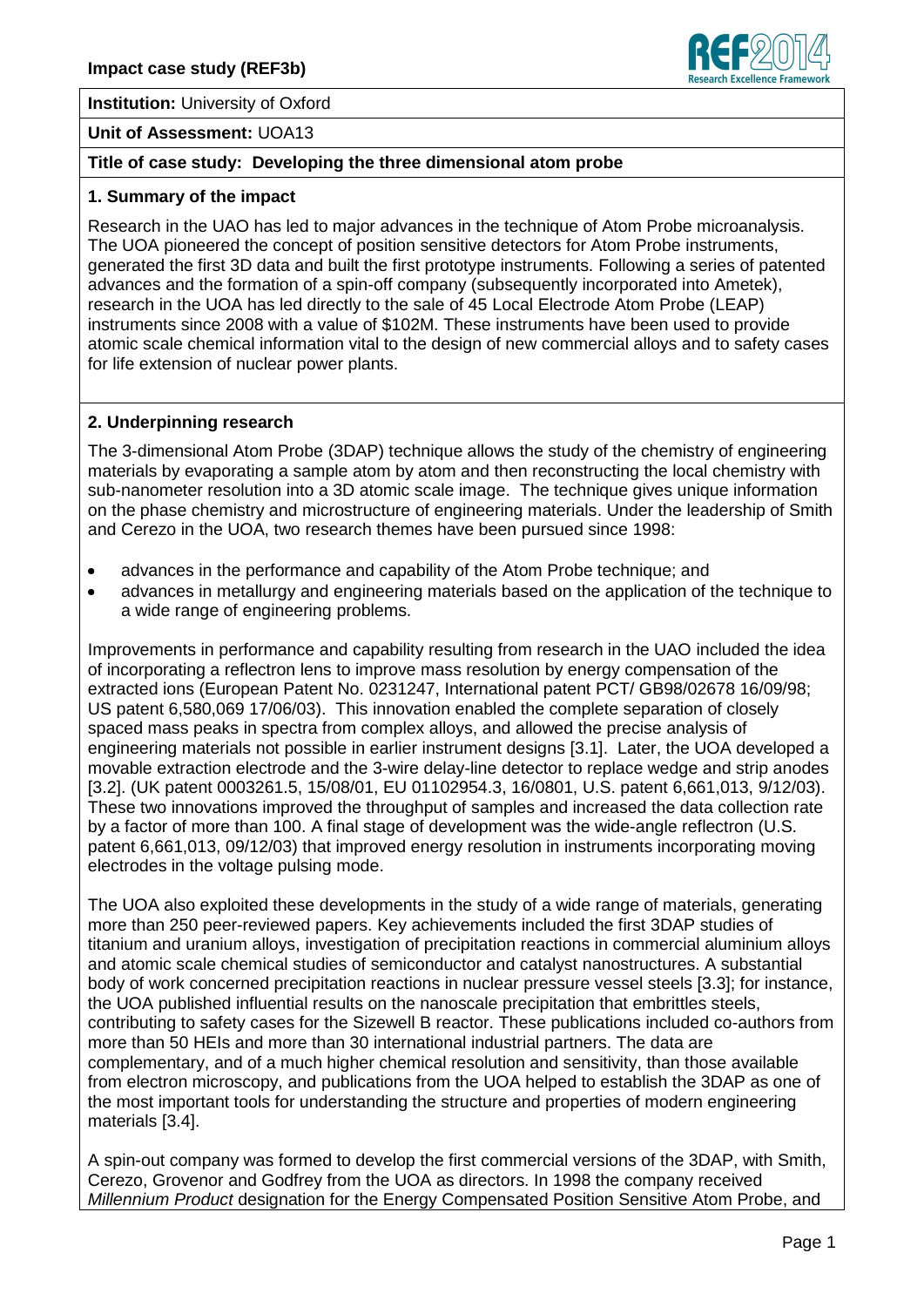

this instrument was the forerunner of all commercial Atom Probe Instruments.

Based on the strong IP position developed in the UOA, the company was sold first to Polaron in 2002 and then in 2006 to Imago, now Ametek. Research and development in the UOA has thus led directly to designs critical for the performance of the current market-leading instrument, the Ametek-CAMECA Local Electrode Atom Probe (LEAP).

### **3. References to the research**

The three asterisked outputs best indicate the quality of the underpinning research

# **The first report of a reflectron in a 3D Atom Probe**

\*3.1 *Performance of an energy-compensated 3-dimensional atom probe*. A. Cerezo, T.J. Godfrey, S.J. Sijbrandij, P.J. Warren and G.D.W. Smith, *Rev. Sci. Instrum.*, **69** (1998) 49-58. doi: [10.1063/1.1148477](file:///C:/Documents%20and%20Settings/sann0293.OUMS-CHRIS3/Local%20Settings/Temporary%20Internet%20Files/Content.Outlook/21PVUYEW/doi%2010.1063/1.1148477)

### **First report of improved 3D detector performance**

\*3.2 *[Multiple hit readout of a microchannel plate detector with a three-layer delay-line anode](http://apps.webofknowledge.com/full_record.do?product=WOS&search_mode=AuthorFinder&qid=3&SID=T1PsnH2Dcje2YtjxPm7&page=7&doc=66)*. O. Jagutzki, A. Cerezo, A. Czasch, *et al.*, *IEEE Trans. Nuclear Science*, **49** (2002) 2477-2483. doi: [10.1109/TNS.2002.803889](http://dx.doi.org/10.1109/TNS.2002.803889)

# **Development of 3D Atom Probe techniques for nuclear materials**

\*3.3 *A [procedure for quantification of precipitate microstructures from three-dimensional atom](http://apps.webofknowledge.com/full_record.do?product=WOS&search_mode=AuthorFinder&qid=1&SID=Q1pJBEmBGnvdjQEcnko&page=7&doc=63)  [probe data](http://apps.webofknowledge.com/full_record.do?product=WOS&search_mode=AuthorFinder&qid=1&SID=Q1pJBEmBGnvdjQEcnko&page=7&doc=63)* D.Vaumousse, A. Cerezo, and P.J. Warren, *Ultramicroscopy*, **95** (2003) 215-221 doi: [10.1016/S0304-3991\(02\)00319-4](doi:%2010.1016/S0304-3991(02)00319-4)

### **3D Atom Probe analysis supporting development of a commercial material**

3.4 *Atomic-scale structure of sputtered metal multilayers.* X.W. Zhou, H.N.G. Hadley, R.A. Johnson, D.L. Larson, N. Tabat, A. Cerezo, A.K. Petford-Long, G.D.W. Smith, P. H. Clifton, R. L. Martens and T. F. Kelly, *Acta Materialia*, **49** (2001) 4005-4015. doi: [10.1016/S1359-](file:///C:/Documents%20and%20Settings/sann0293.OUMS-CHRIS3/Local%20Settings/Temporary%20Internet%20Files/Content.Outlook/21PVUYEW/doi.org/10.1016/S1359-6454(01)00287-7) [6454\(01\)00287-7](file:///C:/Documents%20and%20Settings/sann0293.OUMS-CHRIS3/Local%20Settings/Temporary%20Internet%20Files/Content.Outlook/21PVUYEW/doi.org/10.1016/S1359-6454(01)00287-7)

### **4. Details of the impact**

The impact of the research in the REF2014 period of assessment is of three types:

### **(i) The generation of the market for Local Electrode Atom Probes**

Over the period 2008 - July 2013, 45 LEAP systems have been installed in laboratories in Japan, USA, Germany, Korea and 12 other countries, representing sales of \$102M, as can be confirmed by the Division Vice President of AMETEK, Inc.

### **(ii) The benefits arising from using the LEAP to generate of new scientific understanding to underpin safety cases for the nuclear industry**

Atom Probe microanalysis has become a vital tool in the study of the changes in microstructure in reactor pressure vessel steels during prolonged irradiation. The LEAP makes a critical contribution to safety cases for life extension of GEN3 nuclear power plant, as demonstrated by the following testimonials:

# **(a) Senior Research Scientist: Central Research Institute of the Electrical Power Industry, Japan**

*"We have 3 LEAPs. The 2nd installed in 2008 and the 3rd in 2009 in our hot lab. One of the very*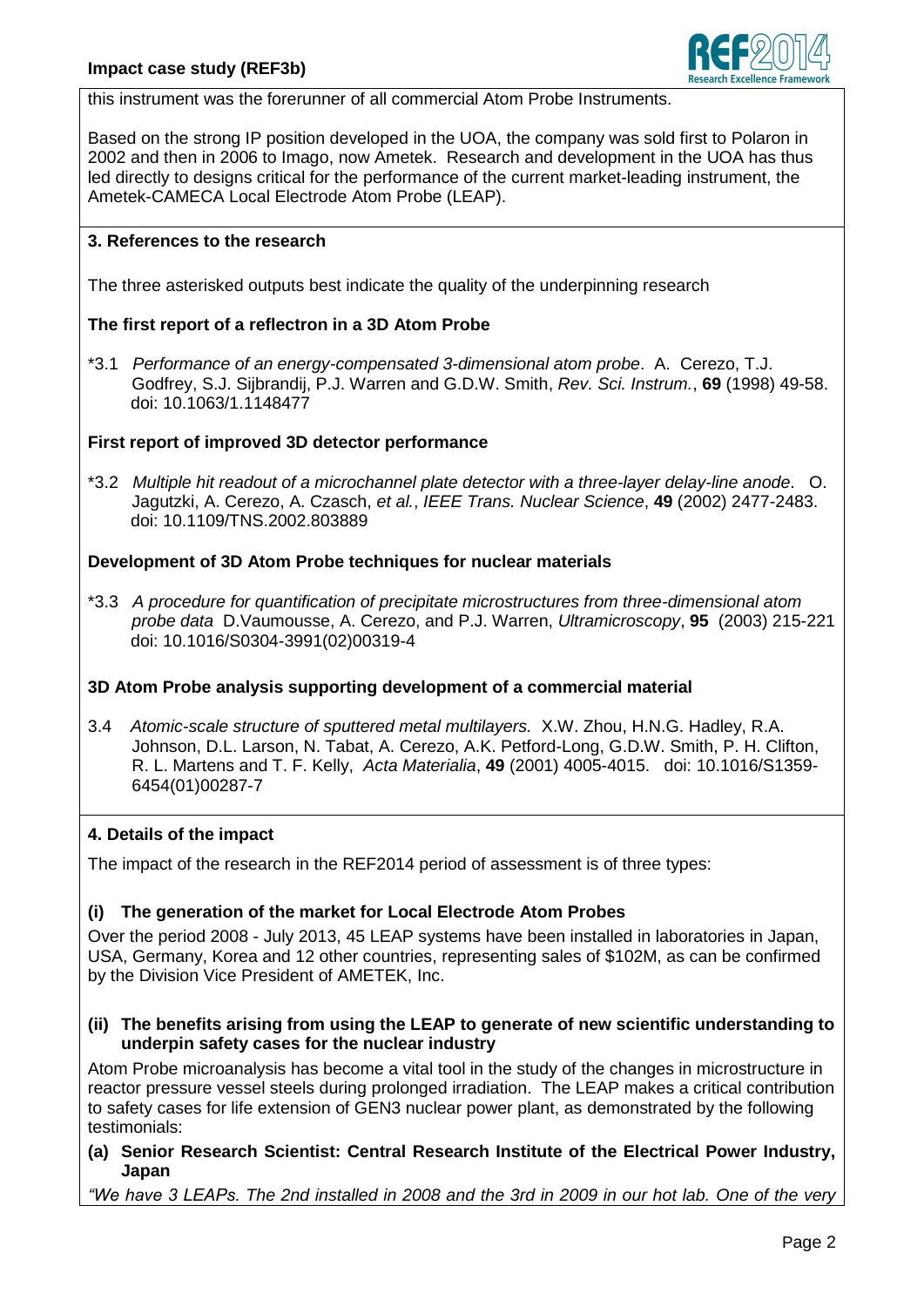

*important applications of the LEAP in our institute is to study the effect of neutron irradiation on the microstructural changes in the reactor pressure vessel steels of the Japanese nuclear power plants. Currently we routinely perform LEAP analysis on surveillance materials from the RPVs of*  Japanese NPPs. The information obtained from this activity is very important to ensure the integrity *of the RPVs. We mainly work for the Japanese electric utilities, and the benefit they obtain through the LEAP analyses of their materials is huge."*

# **(b) Professor in Materials Department: University of California, Santa Barbara, USA**

*"We purchased our LEAP in January 2009 and we use it as a central part of our research on an advanced, potentially technologically trans-formative, nano-structured ferritic alloy for fission and fusion applications with remarkable high temperature properties and irradiation tolerance. In this project the LEAP is not just important but critical. We are also using the LEAP as THE core tool in studying radiation damage to materials used in light water reactors to provide a basis for nuclear plant life extension. Without the LEAP it would be difficult, if not impossible, to develop data and models to predict the behavior of materials in reactors over periods up to 80 years or more. Nuclear power is the largest source of C-free electricity in the US and the economic impact of extended life is enormous - ultimately totaling at least in the many tens of billions of dollars range."*

#### (iii) **The benefits resulting from the use of the LEAP in the development of new commercial alloys**

The impact of the LEAP in alloy development is demonstrated by the following testimonials from senior staff in leading international laboratories:

### **(a) Director and Head of Department: Max-Planck-Institut für Eisenforschung GmbH**

*"The Max Planck Society is Germany's most successful research organization. The Research Group for Atom Probe Tomography at the Max-Planck-Institut für Eisenforschung was established in 2010 with the installation of a LEAP. It is not just important but it is an absolute breakthrough technology for materials engineering, it is essential for us, and the research by the University of Oxford has been at the absolute forefront here: the international community truly owes a lot to Oxford! Examples for applied projects which we can ONLY pursue through APT include:*

- *1. Development of new Mn - based maraging steels.*
- *2. Development of new pearlite wires as used in type cord, bridges etc.*
- *3. Development of new thin film solar cell materials.*
- *4. Development of new hard metal-nitride multilayer coatings for drilling applications.*
- *5. Development of new superalloys for 700°C coal power plants."*

### **(b) Professor, Chalmers University of Technology**

*"We purchased a LEAP in 2008, and it is such an important part of our materials analysis capability that we established a Materials Analysis Laboratory as a separate unit studying steels, superalloys, zirconium alloys and hard materials. One major project is a new steel for steam power plants. The thermal efficiency is limited by the maximum service temperature of the steel used for components such as turbine rotors and casings. Today the maximum temperature is 600°C; limiting the efficiency to about 45% in the most modern plants. We aim to increase the service temperature to 650°C by a new alloying concept. This would give 50% efficiency and enormous savings in fuel consumption and carbon dioxide emissions world-wide. This development work relies heavily on the ability of LEAP to analyse very small precipitates. The work is done in collaboration with Siemens, Saarschmiede and RWE, ensuring swift scaling up to commercial products."*

#### **5. Sources to corroborate the impact**

**New Market:** The sales figures quoted above, and the impact of research in the UOA on the development of the LEAP, can be corroborated by the Division Vice President of AMETEK, Inc

### **The quotations above on the impact of the LEAP to the nuclear industry can be corroborated by:**

Senior Research Scientist: Central Research Institute of the Electrical Power, Japan Professor: University of California; Santa Barbara, USA